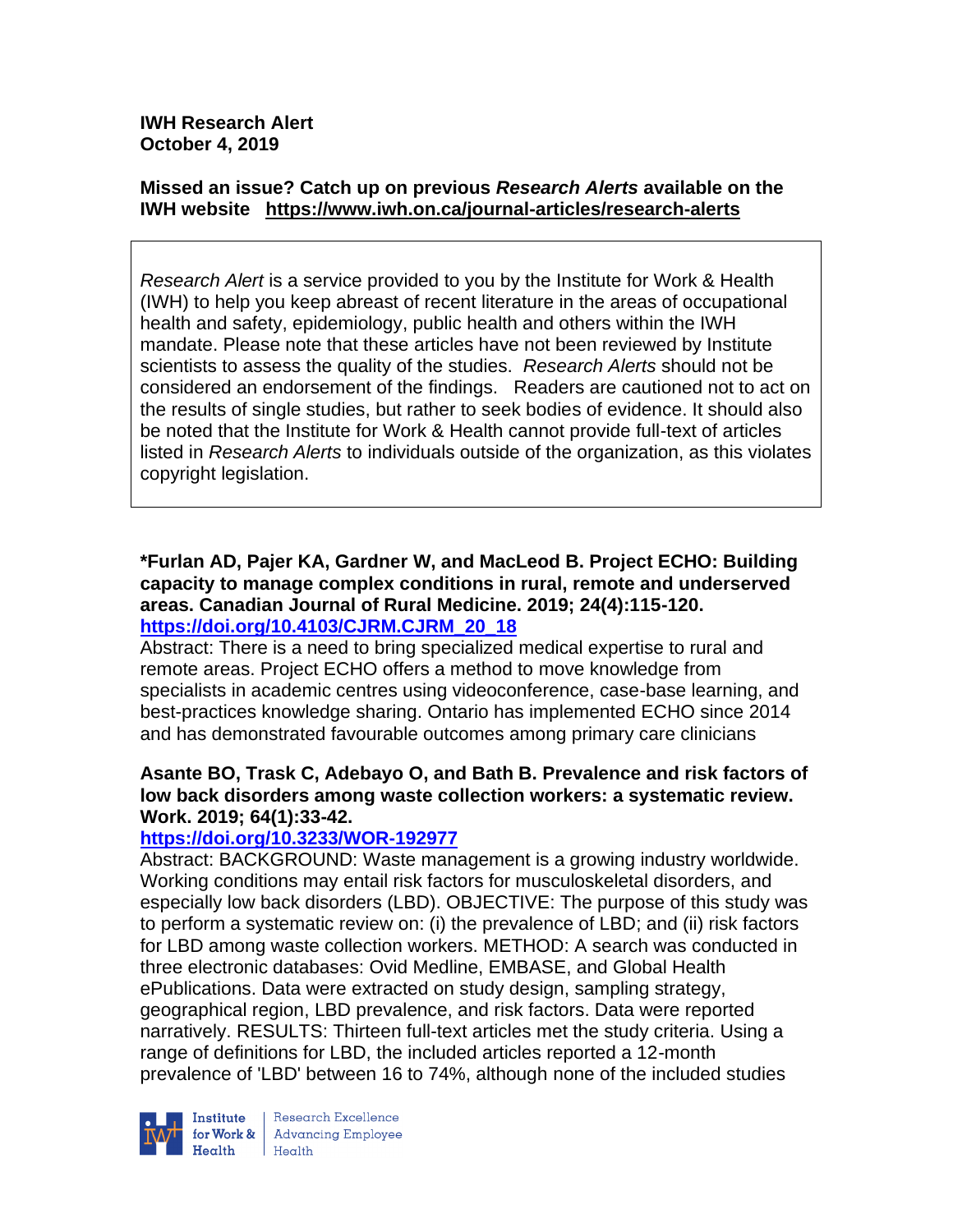quantified relationships between risk factors and LBD. None of the studies met all 9 risk of bias criteria. No articles investigated the association of risk factors and LBD, but even in absence this evidence authors of included studies suggested physical risk factors for LBD among waste workers: awkward posture, repetitive motion, and work duration. CONCLUSION: In light of these risks and future growth in this industry, the lack of high quality studies and investigation of risk factors highlight the need for more research in this sector which will support future LBD prevention efforts

## **Duncan MJ, Caperchione CM, Corry K, Van Itallie A, and Vandelanotte C. A RE-AIM evaluation of a workplace physical activity microgrant initiative: the 10,000 steps workplace challenge. Journal of Occupational & Environmental Medicine. 2019; 61(9):718-723.**

# **<https://doi.org/10.1097/JOM.0000000000001653>**

Abstract: OBJECTIVE: This study examines the reach, effectiveness, adoption, implementation, and maintenance of the 10,000 Steps Pedometer Microgrant Scheme using the RE-AIM framework. METHODS: The study used a mixed methods pre-post design. RE-AIM indicators were examined using employee surveys and workplace reports of microgrant implementation, adoption, and maintenance. RESULTS: A total of 259 microgrants and 21,211 pedometers were awarded (reach). Significant increases in physical activity were observed (P < 0.05) (effectiveness). Many (78%) workplaces reported using at least one challenge resource (adoption). Barriers were higher (26.5%) or lower (20.5%) than anticipated participation rates (implementation). Fifty percent of workplaces would continue to promote physical activity (maintenance). CONCLUSIONS: The microgrant reached a large number of employees and workplaces, increased physical activity, and achieved good levels of adoption and implementation. Employee and workplace levels of maintenance were mixed and need to be improved

## **Hillier-Brown F, Thomson K, Mcgowan V, Cairns J, Eikemo TA, Gil-Gonzale D, et al. The effects of social protection policies on health inequalities: evidence from systematic reviews. Scandinavian Journal of Public Health. 2019; 47(6):655-665.**

## **<https://doi.org/10.1177/1403494819848276>**

Abstract: Background: The welfare state distributes financial resources to its citizens - protecting them in times of adversity. Variations in how such social protection policies are administered have been attributed to important differences in population health. The aim of this systematic review of reviews is to update and appraise the evidence base of the effects of social protection policies on health inequalities. Methods/design: Systematic review methodology was used. Nine databases were searched from 2007 to 2017 for reviews of social policy interventions in high-income countries. Quality was assessed using the Assessment of Multiple Systematic Reviews 2 tool. Results: Six systematic reviews were included in our review, reporting 50 unique primary studies. Two



Research Excellence for Work & | Advancing Employee  $Heath$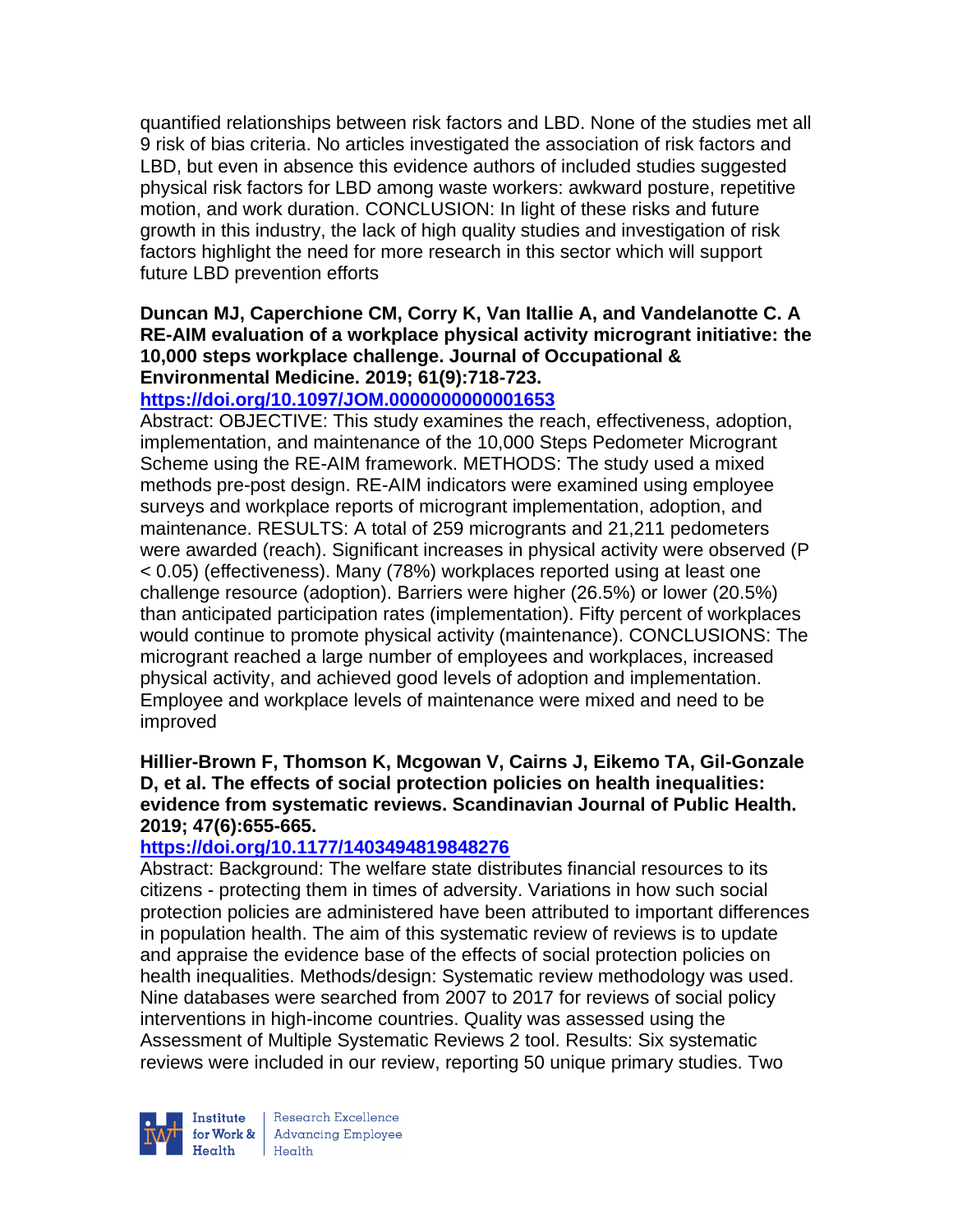reviews explored income maintenance and poverty relief policies and found some, low quality, evidence that increased unemployment benefit generosity may improve population mental health. Four reviews explored active labour-market policies and found some, low-quality evidence, that return to work initiatives may lead to short-term health improvements, but that in the longer term, they can lead to declines in mental health. The more rigorously conducted reviews found no significant health effects of any of social protection policy under investigation. No reviews of family policies were located. Conclusions: The systematic review evidence base of the effects of social protection policy interventions remains sparse, of low quality, of limited generalizability (as the evidence base is concentrated in the Anglo-Saxon welfare state type), and relatively inconclusive. There is a clear need for evaluations in more diverse welfare state settings and particularly of family policies

# **Johansson J, Berglund L, Johansson M, Nygren M, Rask K, Samuelson B, et al. Occupational safety in the construction industry. Work. 2019; 64(1):21-32.**

## **<https://doi.org/10.3233/WOR-192976>**

Abstract: BACKGROUND: The paper is a research review focusing on occupational safety in the construction industry. OBJECTIVE: The purpose is to present research that highlights the areas of occupational safety and risks and to identify areas where research is lacking. METHODS: 146 articles from scientific journals, mainly covering the construction industry in Europe, Canada, USA, Australia and Japan have been studied. The findings are presented under 11 categories: accident statistics; individual factors; legislation and regulations; ethical considerations; risk management; leadership, management, organization; competence; safety design; cost-benefit calculations; programs and models; and technical solutions. RESULTS: The research is dominated by initiatives from researchers and government authorities, while the construction industry only appears as the object for the research. There is a scarcity of research on integrated systems encompassing subcontractors, as well as a lack of research with sociological perspectives on accidents. Furthermore, only a few studies have applied a gender perspective on safety in construction, i.e. there is a need of further research in this particular area. CONCLUSIONS: A range of initiatives have been taken to increase safety in the construction industry and the initiatives are mainly reported to be successful. There are some cultural differences, but basically researchers present similar results regardless of country

#### **Jun D, O'Leary S, McPhail SM, and Johnston V. Job strain and psychological distress in office workers: the role of coping. Work. 2019; 64(1):55-65.**

## **<https://doi.org/10.3233/PWOR-192968>**

Abstract: BACKGROUND: Work-related psychosocial factors such as job strain are thought to contribute to elevated psychological stress in office workers. One factor that may impact the relationship between job strain and psychological



Research Excellence for Work & Advancing Employee<br>Health Health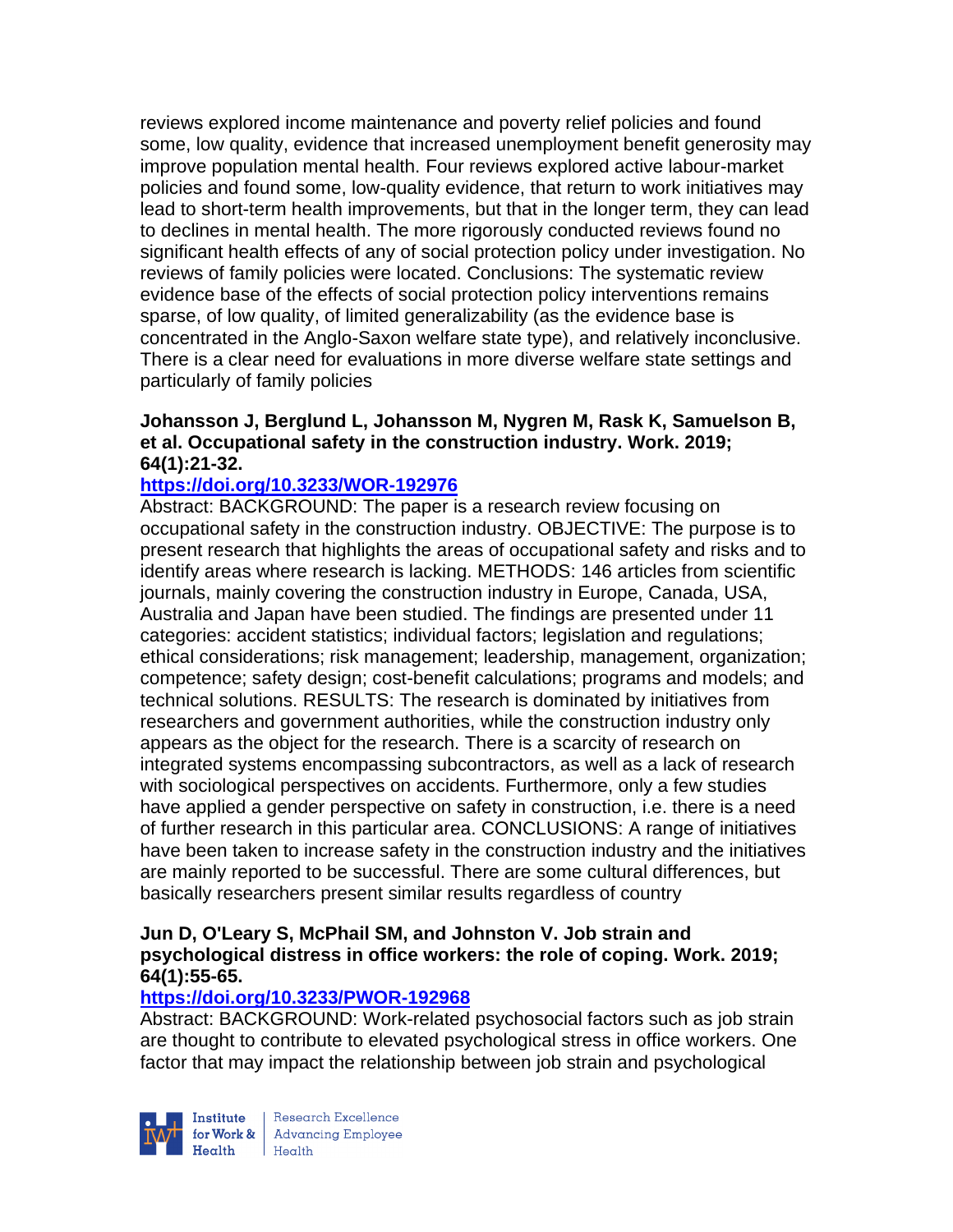distress is the individual's coping resources. OBJECTIVE: The purpose of this study is to examine the interaction effect of coping resources on the relationship between job strain and psychological distress in office workers. METHODS: 220 office workers in Australia and Korea completed the Job Content Questionnaire (to evaluate job strain and social support at work), the Depression, Anxiety, and Stress Scale, (DASS-21, a measure of psychological distress), and the Coping with Job Stress Scale to assess control and escape coping. Hierarchical regression analyses were executed to examine the interaction and moderating effect of coping resources. RESULTS: Job strain had a direct positive relationship with all three domains of psychological distress. The relationship between job strain and depression was positively moderated by escape coping, but negatively moderated by social support. Use of higher levels of escape coping predicted higher levels of depression and anxiety symptoms when higher levels of job strain were perceived. CONCLUSIONS: Findings suggest there may be a direct relationship between job strain and psychological distress in office workers. This relationship, however, may be moderated by the office workers coping resources (coping strategies and social support). It is suggested that the evaluation of coping might be a key consideration in the elements of the assessment of psychological distress in office workers

#### **Kim SY, Shin YC, Oh KS, Shin DW, Lim WJ, Cho SJ, et al. Association between work stress and risk of suicidal ideation: a cohort study among Korean employees examining gender and age differences. Scandinavian Journal of Work, Environment & Health. 2019; [Epub ahead of print]. <https://doi.org/10.5271/sjweh.3852>**

Abstract: Objective The aim of this study was to identify work stress associated with the development of suicidal ideation with a focus on gender and age differences among Korean employees. Methods The data of 95 356 healthy employees aged >18 years who had undergone at least two comprehensive health examinations at Kangbuk Samsung Hospital Health Screening Center, South Korea, were analyzed. Risk of suicidal ideation was assessed using a selfreported questionnaire examining suicidal ideation during the past year. Work stress was measured using the Korean Occupational Stress Scale-Short Form. A Cox proportional hazards model was used to examine relationship between work stress and suicidal ideation. Considering gender and age differences in the association between work stress and suicidal ideation, the data were stratified by gender and age groups. Results During 289 706 person-years of follow-up, suicide ideation was identified in 3 460 participants. For male workers, high job demands and lack of reward were associated with the risk of suicidal ideation in young adults and midlife decade group. Job insecurity was associated with the risk of suicidal ideation in midlife decade and middle-aged and older adulthood. Organizational injustice was associated with the risk of suicidal ideation in middle-aged and older adulthood. Discomfort in an organizational climate was associated with the development of suicidal ideation in all age groups. For female workers, organizational injustice and discomfort in an organizational climate were



Research Excellence for Work & | Advancing Employee Health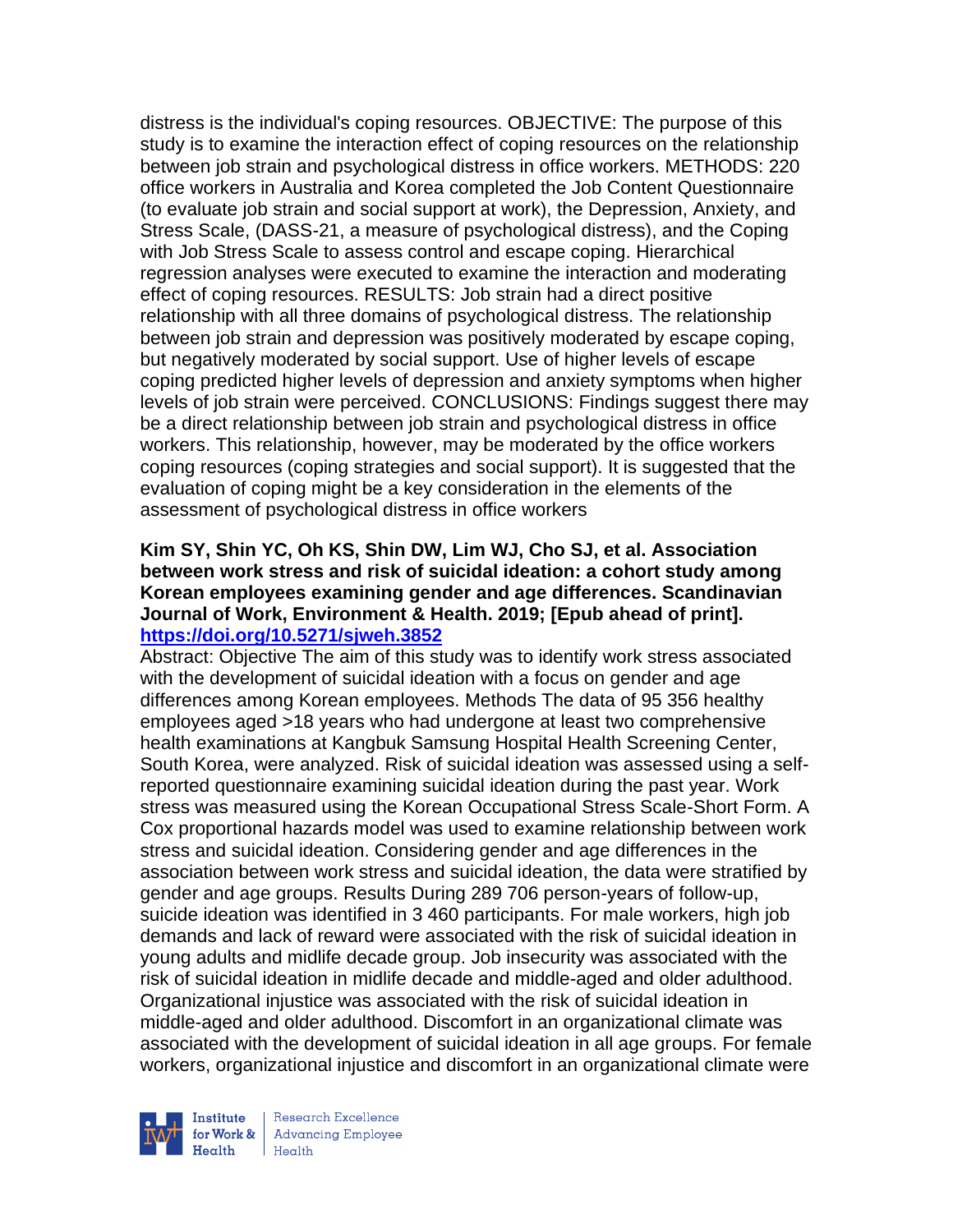associated with the risk of suicidal ideation in early adulthood. Conclusion The results suggested that certain work stressors are risk factors of suicidal ideation. Gender and age differences in components of work stress associated with suicidal ideation were also observed

## **Kononen J. Becoming a 'labour migrant': immigration regulations as a frame of reference for migrant employment. Work, Employment and Society. 2019; 33(5):777-793.**

**<https://doi.org/10.1177/0950017019835133>** 

## **Lawson SM, Masterson EA, and Azman AS. Prevalence of hearing loss among noise-exposed workers within the Mining and Oil and Gas Extraction sectors, 2006-2015. American Journal of Industrial Medicine. 2019; 62(10):826-837.**

# **<https://doi.org/10.1002/ajim.23031>**

Abstract: BACKGROUND: The purpose of this study was to estimate the prevalence of hearing loss (HL) among noise-exposed US workers within the Mining, and Oil and Gas Extraction (OGE) sectors. METHODS: Audiograms of 1.9 million workers across all industries (including 9389 in Mining and 1076 in OGE) from 2006 to 2015 were examined. Prevalence and adjusted risk as compared to a reference industry (Couriers and Messengers) were estimated for all industries combined and the Mining and OGE sectors and subsectors. RESULTS: The prevalences of HL in Mining and OGE were 24% and 14%, respectively, compared with 16% for all industries combined. Many Mining and one OGE subsector exceeded these prevalences and most had an adjusted risk (prevalence ratio) significantly greater than the reference industry. Some subsectors, particularly in OGE, could not be examined due to low sample size. The prevalences in Construction Sand and Gravel Mining and Natural Gas Liquid Extraction were 36% and 28%, respectively. Workers within Support Activities for Coal Mining had double the risk of HL than workers in the reference industry. CONCLUSIONS: The many subsectors identified with high prevalences and/or worker risks for HL well above risks in the reference industry need critical attention to conserve worker hearing and maintain worker quality of life. Administrative and engineering controls can reduce worker hazardous noise exposures. Noise and ototoxic chemical exposure information is needed for many subsectors, as is audiometric testing results for OGE workers. Additional research is also needed to further characterize exposures and improve hearing conservation measures

**Lilly M, Calhoun R, Painter I, Beaton R, Stangenes S, Revere D, et al. Destress 9-1-1: an online mindfulness-based intervention in reducing stress among emergency medical dispatchers: a randomised controlled trial. Occupational & Environmental Medicine. 2019; 76(10):705-711. <https://doi.org/10.1136/oemed-2018-105598> [open access]** Abstract: OBJECTIVES: Emergency medical dispatchers (EMDs) experience significant stress in the workplace. Yet, interventions aimed at reducing work-



**Institute** Research Excellence<br> **for Work &** Advancing Employee<br> **Health** Health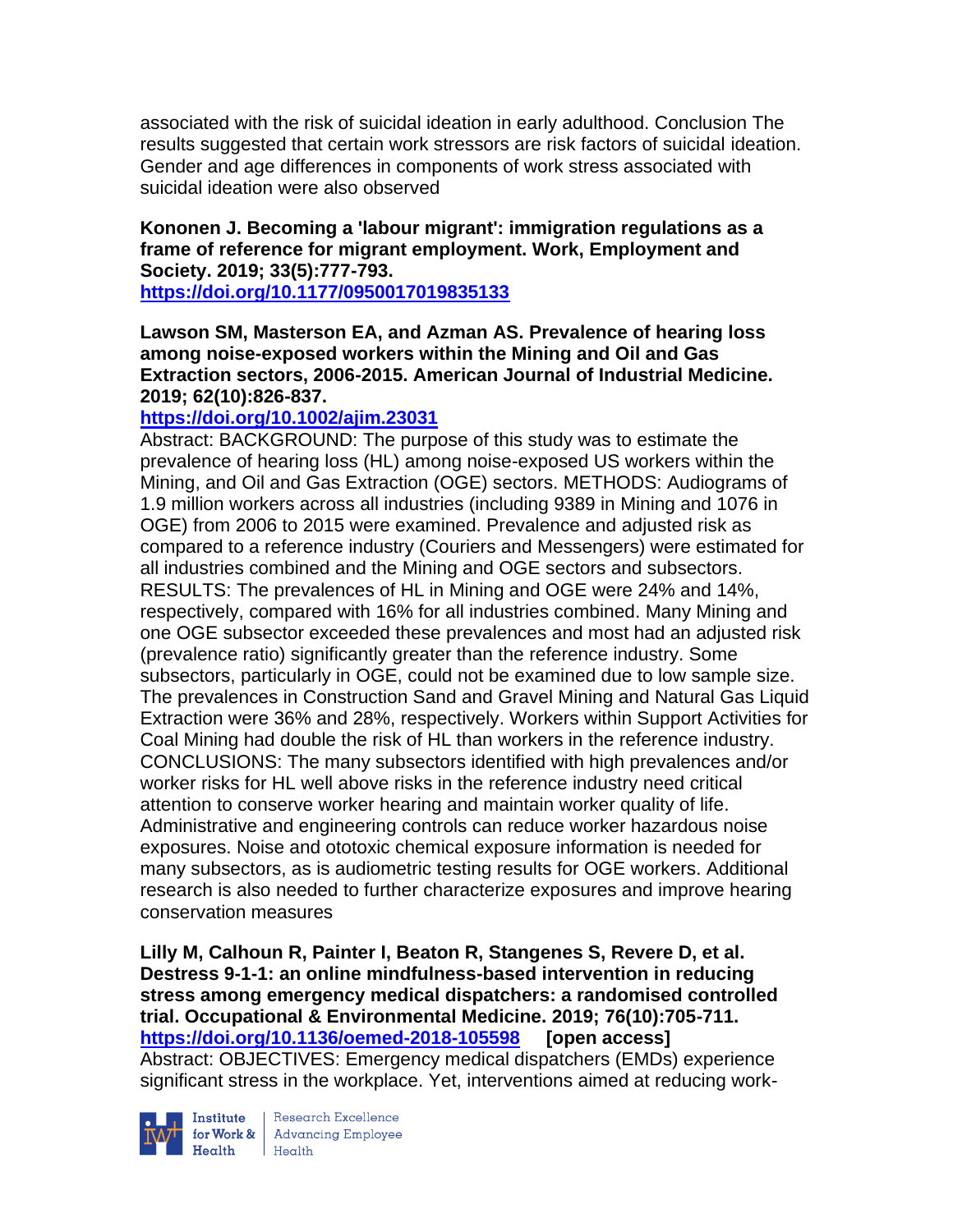related stress are difficult to implement due to the logistic challenges associated with the relatively unique EMD work environment. This investigation tested the efficacy of a 7-week online mindfulness-based intervention (MBI) tailored to the EMD workforce. METHODS: Active-duty EMDs from the USA and Canada (n=323) were randomly assigned to an intervention or wait list control condition. Participants completed surveys of stress and mindfulness at baseline, post intervention, and 3 months follow-up. Repeated measures mixed effects models were used to assess changes in stress and mindfulness. RESULTS: Differences between the intervention group and control group in pre-post changes in stress using the Calgary Symptoms of Stress Inventory were statistically significant, with a difference of -10.0 (95% CI: -14.9, -5.2, p<0.001) for change from baseline to post intervention, and a difference of -6.5 (95% CI: -11.9, -1.1, p=0.02) for change from baseline to 3 months follow-up. Change in mindfulness scores did not differ between groups. However, increases in mindfulness scores were correlated with greater reductions in stress for all participants, regardless of group (r=-0.53, p<0.001). CONCLUSIONS: Development of tailored online MBIs for employees working in challenging work environments offer a promising direction for prevention and intervention. This study found that a short, weekly online MBI for EMDs resulted in reductions in reports of stress. Implications of online MBIs in other emergency responding populations and directions for future research are discussed

#### **Moda HM, Filho WL, and Minhas A. Impacts of climate change on outdoor workers and their safety: some research priorities. International Journal of Environmental Research and Public Health. 2019; 16(18):E3458. <https://doi.org/10.3390/ijerph16183458> [open access]**

Abstract: The literature on the potential impacts of climate change on the health of outdoor workers has received limited attention as a whole, and in sub-Saharan African countries in particular. Yet, substantial numbers of workers are experiencing the health effects of elevated temperature, in combination with changes in precipitation patterns, climate extremes and the effects of air pollution, which have a potential impact on their safety and wellbeing. With increased temperatures within urban settlements and frequent heats waves, there has been a sudden rise in the occurrence of heat-related illness leading to higher levels of mortality, as well as other adverse health impacts. This paper discusses the impacts of extreme heat exposure and health concerns among outdoor workers, and the resultant impacts on their productivity and occupational safety in tropical developing countries with a focus on Sub-Saharan Africa, where there is a dearth of such studies. Aside from the direct effects caused by extreme heat exposure, other indirect health hazards associated with increasing heat among this group includes exposures to hazardous chemicals and other vectorborne diseases. In addition, reduced work capacity in heat-exposed jobs will continue to rise and hinder economic and social development in such countries. There is an urgent need for further studies around the health and economic impacts of climate change in the workplace, especially in tropical developing



Research Excellence **Advancing Employee** Health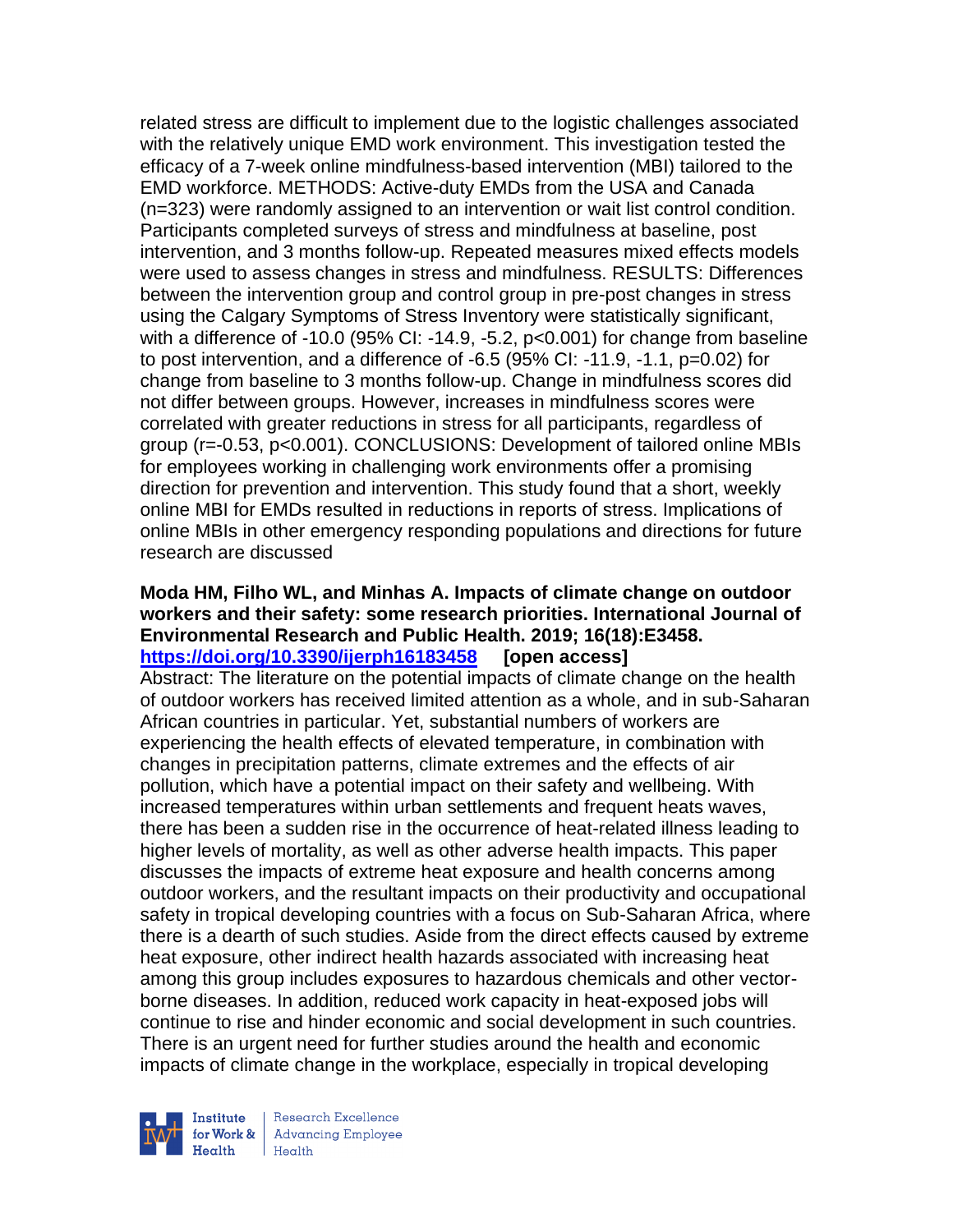countries, which may guide the implementation of the measures needed to address the problem

### **Oosterhuis T, Smaardijk VR, Kuijer PPF, Langendam MW, Frings-Dresen MHW, and Hoving JL. Systematic review of prognostic factors for work participation in patients with sciatica. Occupational & Environmental Medicine. 2019; 76(10):772-779.**

**<https://doi.org/10.1136/oemed-2019-105797> [open access]** Abstract: Sciatica impacts on the ability to work and may lead to a reduced return to work. This study reviewed and summarised prognostic factors of work participation in patients who received conservative or surgical treatment for clinically diagnosed sciatica. We searched MEDLINE, CINAHL, EMBASE and PsycINFO until January 2018. Cohort studies, using a measure of work participation as outcome, were included. Two independent reviewers performed study inclusion and used the Quality In Prognosis Studies tool for risk of bias assessment and GRADE to rate the quality of the evidence. Based on seven studies describing six cohorts (n=1408 patients) that assessed 21 potential prognostic factors, favourable factors for return to work (follow-up ranging from 3 months to 10 years) included younger age, better general health, less low back pain or sciatica bothersomeness, better physical function, negative straight leg raise-test, physician expecting surgery to be beneficial, better pain coping, less depression and mental stress, less fear of movement and low physical work load. Study results could not be pooled. Using GRADE, the quality of the evidence ranged from moderate to very low, with downgrading mainly for a high risk of bias and imprecision. Several prognostic factors like pain, disability and psychological factors were identified and reviewed, and these could be targeted using additional interventions to optimise return to work. PROSPERO registration number: CRD42016042497

**Philippe FL, Lopes M, Houlfort N, and Fernet C. Work-related episodic memories can increase or decrease motivation and psychological health at work. Work and Stress. 2019; 33(4):366-384. <https://doi.org/10.1080/02678373.2019.1577311>** 

#### **Pieper C, Schroer S, and Eilerts AL. Evidence of workplace interventions: a systematic review of systematic reviews. International Journal of Environmental Research and Public Health. 2019; 16(19):E3553. <https://doi.org/10.3390/ijerph16193553> [open access]**

Abstract: Work environment factors are highly correlated with employees' health and well-being. Our aim was to sum up current evidence of health promotion interventions in the workplace, focusing on interventions for the prevention of musculoskeletal disorders, psychological and behavioral disorders as well as interventions for older employees and economic evaluations. We conducted a comprehensive literature search including systematic reviews published from April 2012 to October 2017 in electronic databases and search engines, websites of relevant organizations and institutions. It consisted of simple and specific



Institute Research Excellence<br>for Work & Advancing Employee<br>Health Health Health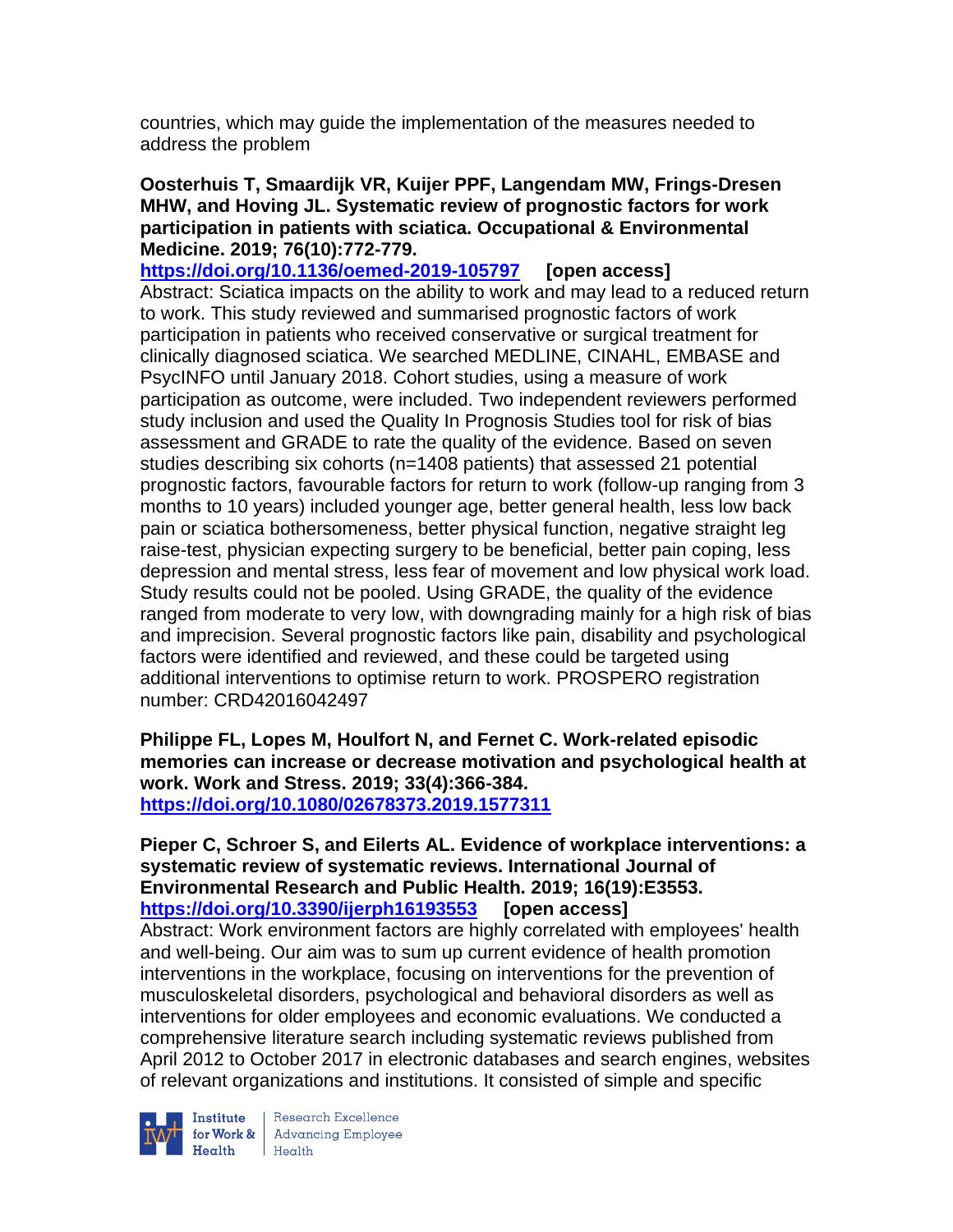terms and word combinations related to workplace health promotion based on the search strategy of a previous review. After full-text screening, 74 references met the eligibility criteria. Using the same search strategy, there was a higher proportion of relevant high-quality studies as compared with the earlier review. The heterogeneity of health promotion interventions regarding intervention components, settings and study populations still limits the comparability of studies. Future studies should also address the societal and insurer perspective, including costs to the worker such as lost income and lost time at work of family members due to caregiving activities. To this end, more high-quality evidence is needed

## **Riekhoff AJ, Krutova O, and Natti J. Working-hour trends in the Nordic countries: convergence or divergence? Nordic Journal of Working Life Studies. 2019; 9(3):45-70.**

**<https://doi.org/10.18291/njwls.v9i3.116056> [open access]** Abstract: In this article, we investigate changes in usual working hours and parttime work in Denmark, Finland, Norway, and Sweden in recent decades. We analyze whether convergence or divergence occurred between countries, between men and women, and between men and women in each country. We use annual data from the European Labor Force Survey to identify trends between 1996 and 2016 ( $N = 730,133$ ), while controlling for a set of structural factors. The findings suggest a degree of divergence between countries: usual working hours and the incidence of part-time work were relatively stable in Finland and Sweden, while working hours decreased in Denmark and Norway. The latter is partly driven by a decline among the 15–29 age group. The gender gap in working hours and part-time work was closed somewhat, in particular due to a rise in part-time work among men and a decline among women in Norway and Sweden.

#### **Singh H and Singh LP. Musculoskeletal disorders among insurance office employees: a case study. Work. 2019; 64(1):153-160. <https://doi.org/10.3233/WOR-192978>**

Abstract: BACKGROUND: Insurance employees in India are overworked, and their jobs demand prolonged sitting hours in the office; this can lead to musculoskeletal disorders through consistent stress on the musculoskeletal system. The present study includes implications for the reduction of work-related musculoskeletal disorders to minimise sick leaves and medical expenses. OBJECTIVE: This study aimed to determine the prevalence of musculoskeletal disorder-related issues among employees working in insurance offices and to analyse the association of pain symptoms with risk factors including demographic, occupational and psychosocial factors. METHODS: The study included 400 employees from different insurance offices. Data were collected using a questionnaire about pain, a flexibility test (sit-and-reach test) and a videobased analysis of working postures using the Rapid Upper Limb Assessment (RULA) method. RESULTS: The prevalence of work-related musculoskeletal



Research Excellence for Work & | Advancing Employee  $H_{\text{eath}}$